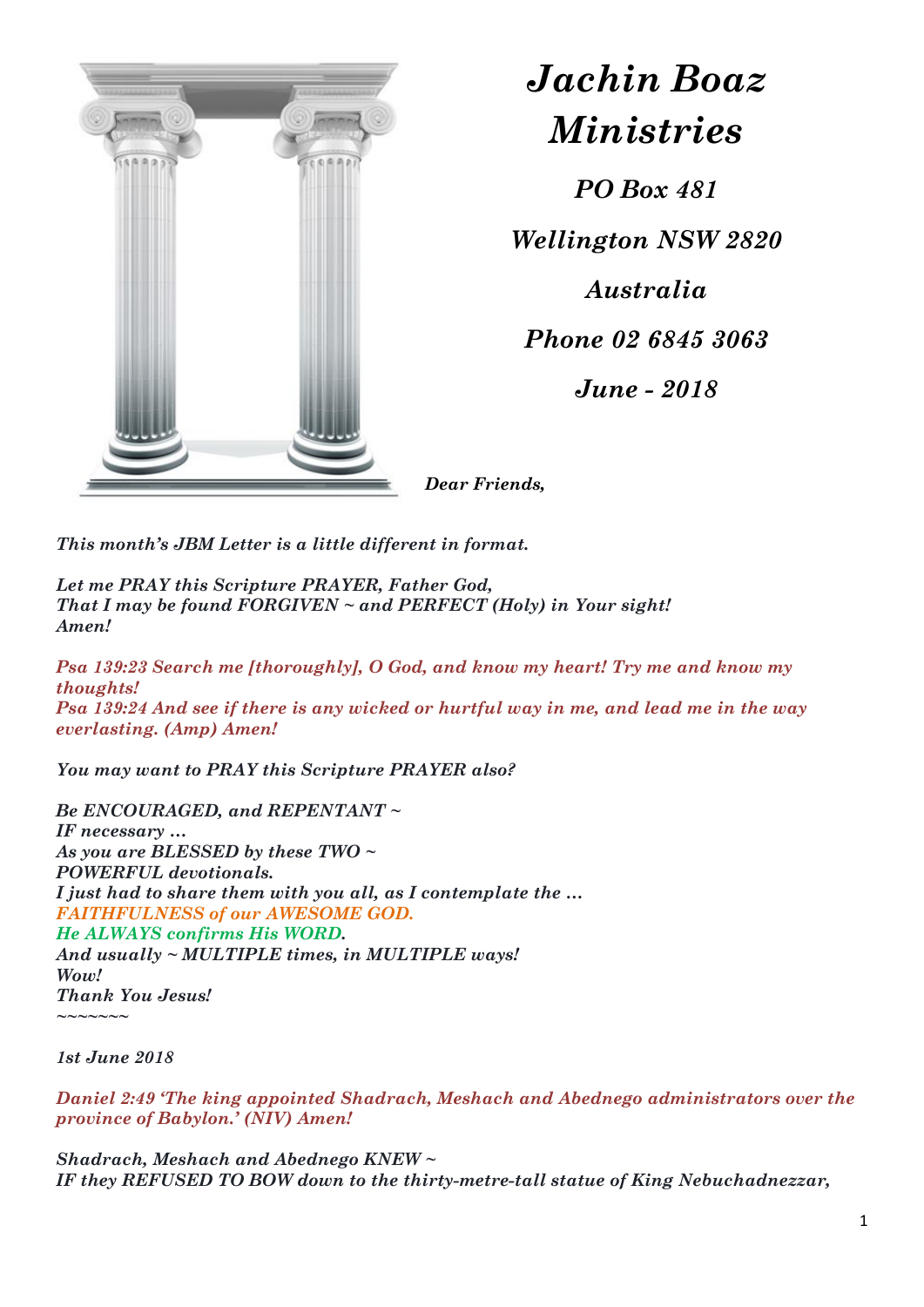*They would be EXECUTED. BUT ~ they made a DEFINING DECISION ~ To STAND UP for what was RIGHT, Rather than BOW DOWN ~ To what was WRONG. MOST OF US could have come up with a dozen RATIONALISATIONS: ~ T'm bowing down on the outside, but I'm standing up on the inside,' or... T'll ask for forgiveness right after I get back up,' or... 'What good am I to God if I'm dead?' BUT ~ It's our RATIONALISATIONS that often ANNUL ~ His REVELATIONS.*

*When we compromise our INTEGRITY ~*  $W_{\rho}$ *DON'T LEAVE ROOM for … DIVINE INTERVENTION. When WE take matters into our OWN HANDS, We take God OUT OF the equation. When we try to MANIPULATE a situation, We MISS OUT ON ~ THE MIRACLE!!!*

*IF ~ Shadrach, Meshach, and Abednego had COMPROMISED their INTEGRITY ~ And bowed to the statue, They MAY STILL have BEEN DELIVERED from the fiery furnace ~ BUT it would have been ~ By the hand of Nebuchadnezzar ~ NOT God!!!*

*And it would have been FROM ~ NOT ~ THROUGH. They would have FORFEITED their TESTIMONY~ By FAILING the TEST… Selah!* 

*And while they would have SAVED their LIVES ~ They would have SACRIFICED their INTEGRITY. It was their INTEGRITY ~ That TRIGGERED the MIRACLE. It was their INTEGRITY ~ That ALLOWED God to ~ SHOW UP ~ And ~ SHOW OFF. THEIR INTEGRITY PAID OFF: ~ 'Then the king promoted Shadrach, Meshach and Abednego in the province of Babylon.' (Daniel 3:30 NIV)* 

*Bottom line: ~ When*  $\sim$  $YOU \sim$ *DO the RIGHT thing ~*   $God ~~$ *WILL DO the right thing ~ BY YOU! ~~~~~~~*

*2nd June 2018*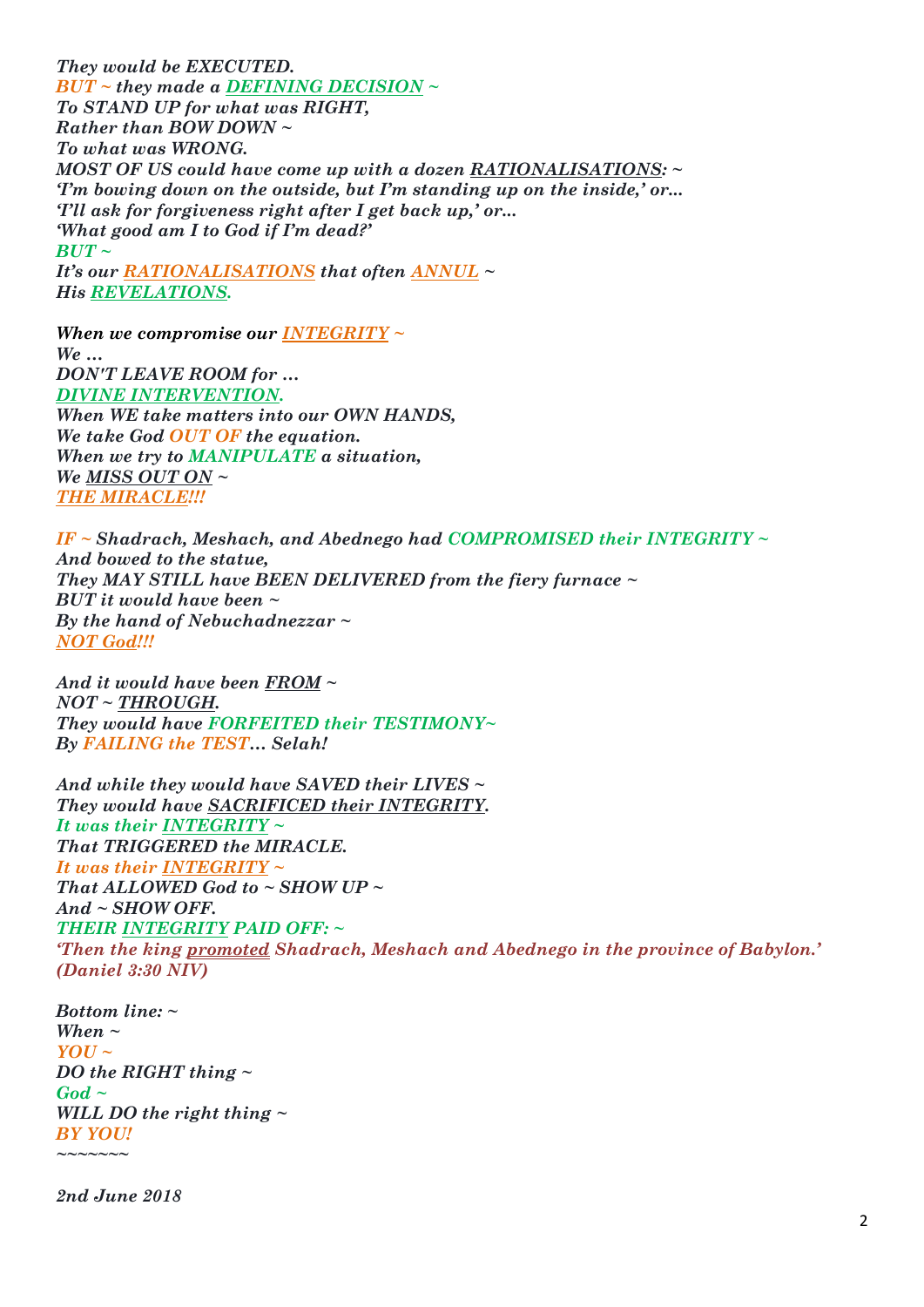*Daniel 3:1 'Nebuchadnezzar made an image of gold, ninety feet [30 metres] high.' (NIV) Amen!*

*It's safe to say that ANYONE ~ Who builds a thirty-metre-tall statue to THEMSELVES ~ IS ~ probably compensating for something. This statue was the EPITOME of PRIDE.* 

*WE ALL have a little Nebuchadnezzar in us. We'd NEVER build a thirty-metre-tall statue of ourselves~ BUT ~ WE GET UPSET ~ When people DON'T BOW TO OUR WISHES. We'd NEVER throw someone into a fiery furnace ~ BUT ~ OUR ANGER HEATS UP ~ When we ~ DON'T GET OUR OWN WAY.*

*WE SEEK WORSHIP IN MORE "SUBTLE" WAYS. We EXAGGERATE on our CV ~ We ~ Put OTHERS DOWN BEHIND their back ~*   $And \sim$ *TELL 'WHITE' LIES ~ To HIDE ~ The "grey areas" of OUR OWN LIVES.* 

 $IF \sim$ *You DON'T find your IDENTITY and SECURITY ~ IN WHAT Christ ~ HAS accomplished FOR YOU ~ On the cross ~ You'll HIDE your INSECURITIES ~ Behind your HYPOCRISY. You'll try to ~ FIGHT your OWN BATTLES ~ CREATE your OWN OPPORTUNITIES ~ And ESTABLISH your OWN REPUTATION.* 

*Two Scriptures DEFINE THE FALL of King Saul: ~ (1) 'Then Saul built an altar to the Lord.' (1 Sam 14:35 NLT) (2) 'Saul…set up a monument to himself.' (1 Sam 15:12 NLT)*

*And Samuel ~ SAW RIGHT THROUGH THE SMOKE SCREEN: 'Although you may think little of yourself, are you not the leader of the tribes of Israel?' (1 Sam 15:17 NLT)*

*You know who builds monuments to themselves? THOSE WHO THINK 'LITTLE' OF THEMSELVES! And ~ The MORE INSECURE a person is ~ The MORE monuments they NEED TO BUILD. There's a fine line between ~ 'THY ~ Kingdom come' ~*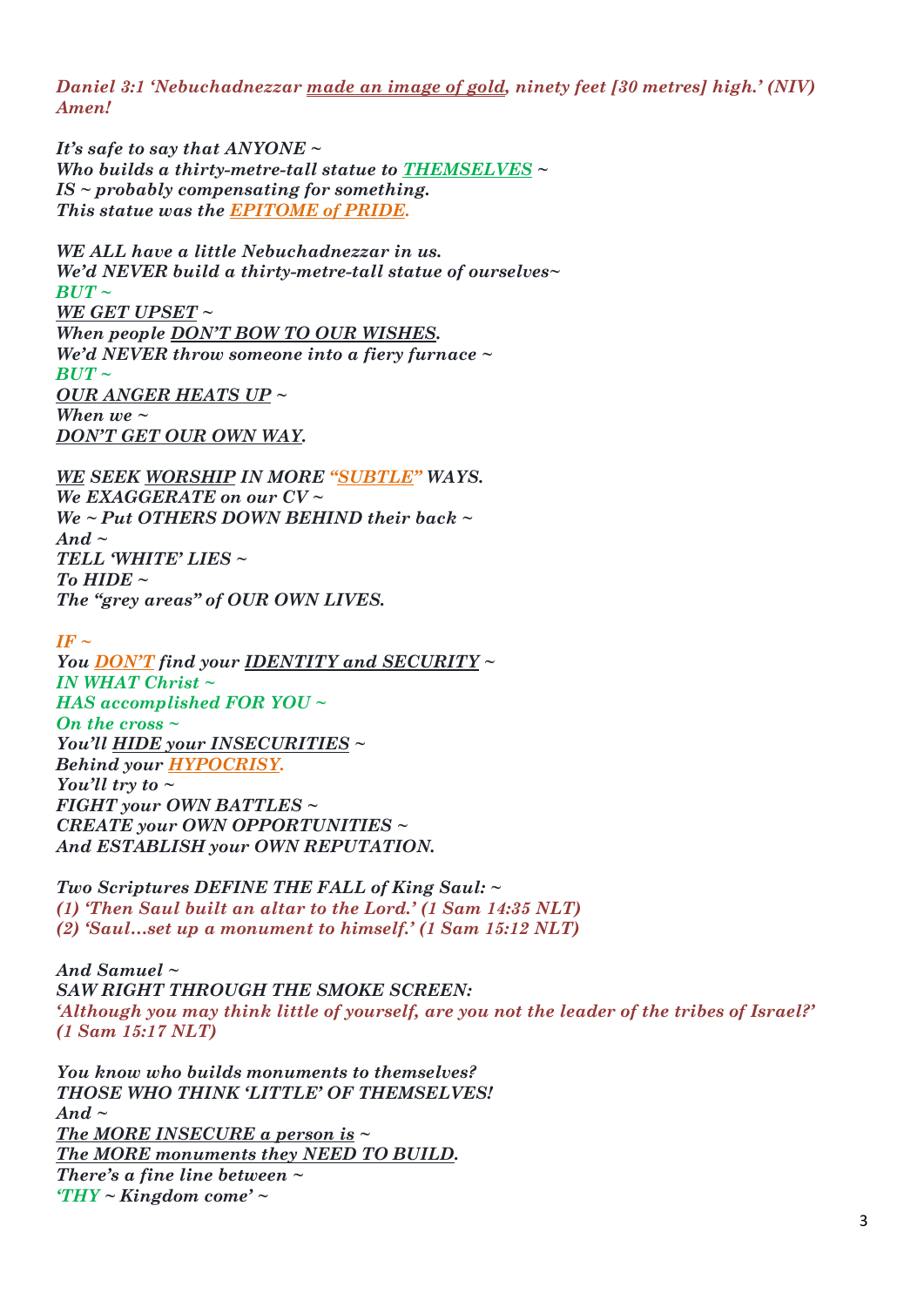$And ~\sim$ *'MY ~ kingdom come'.* 

 $IF \sim$ 

*You CROSS THAT LINE ~ Your RELATIONSHIP with God is SELF-SERVING. You AREN'T serving Him ~ YOU ARE "USING" Him. You AREN'T building altars TO God~ You're building monuments ~ TO YOURSELF And that's IDOLATRY.*

*Referenced ~ https://vision.org.au/the-word-for-today/ (Emphasis editing is mine). ~~~~~~~*

*Matthew Henry's commentary says this ~* 

*Samuel DELIVERS his message FAITHFULLY.*

*(1.) He reminds Saul of the HONOUR ~ God had done him ~ In making him king (1Sam 15:17)... When he was LITTLE in his OWN sight. God regarded the lowness of his state, and ~ REWARDED the LOWLINESS of HIS SPIRIT. Note... THOSE THAT ARE ADVANCED to HONOUR and WEALTH ~ Ought OFTEN to REMEMBER their mean beginnings ~ That they may NEVER think HIGHLY of THEMSELVES ~ But always study to do great things ~ FOR THE GOD that had ADVANCED them.*

*(2.) He lays before him ~ The PLAINNESS ~ Of the orders he was to execute (1Sam 15:18): ~ The Lord sent thee on a journey ~ So EASY was the SERVICE, and ~ So CERTAIN the SUCCESS ~ That it was rather to be called a 'journey' than a 'war'. The WORK was HONOURABLE ~ To destroy the sworn enemies of God and Israel ~ And... HAD HE ~ DENIED HIMSELF ~ and ~ SET ASIDE the CONSIDERATION of HIS OWN PROFIT So far as to have destroyed all that belonged to Amalek;* 

*He would have been NO LOSER by it at last, NOR have gone this warfare, on HIS OWN charges. God would NO DOUBT have MADE IT UP TO HIM, So that he should have NO NEED OF SPOIL. And THEREFORE ~* 

*(3.) He shows him how INEXCUSABLE he was in ~ AIMING TO MAKE A PROFIT of this expedition, and... To ENRICH HIMSELF BY IT (1Sam 15:19): ~*